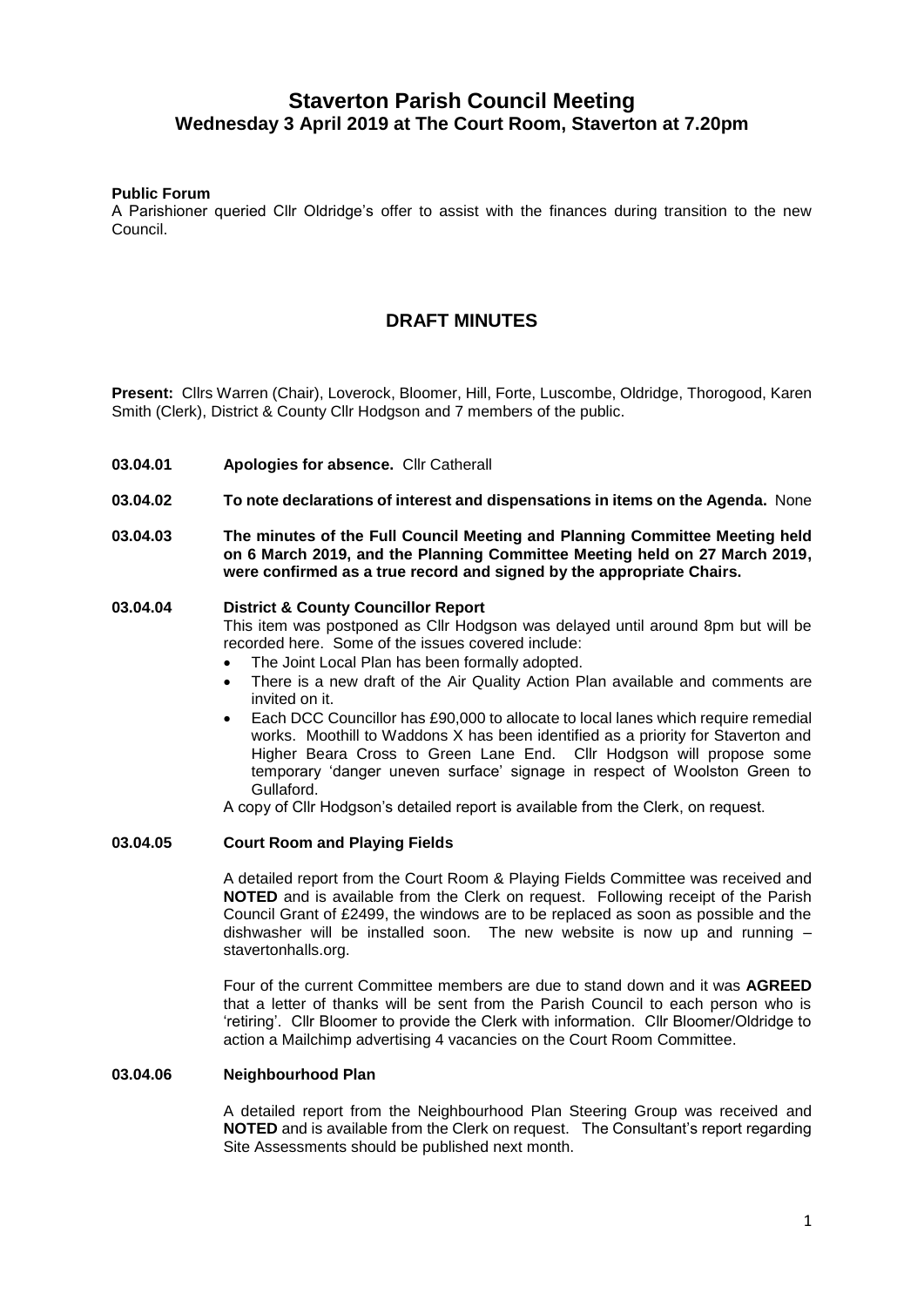# **03.04.07 Highways**

An Enforcement Order was served on 1 April on an abandoned caravan near Memory X, indicating removal within 14 days. Clerk to chase to ensure its removal occurs.

Cllr Hill reported that the unfinished lane surfacing reported in December has still not been addressed. Clerk to chase Highways.

The fingerpost signposting Tidwell/Anran requiring repair at Wash X, Barkingdon to High Beara is to be reported by the Clerk to Highways. It is not regarded as a 'Lengthsman job'.

The lane from Woolston Green towards Gullaford is regarded as a priority for major reconstruction/resurfacing capital expenditure, which falls outside of the £90,000 pot allocated to Cllr Hodgson. Clerk to report to Darren Cole, copying in Cllr Hodgson.

A Parishioner has reported an ongoing issue with a badly silted up drain near Newtake – Clerk has already reported to Highways, and will monitor.

Cllr Thorogood confirmed that priority work highlighted on the Parish Buddle-map will be addressed by Gary Pilbeam. Jake Richards' training is on 8/9 April and although he will be busy with lambing, he may then be able to give us some hours also. Cllr Thorgood to co-ordinate.

In regard to the Joint TAP Fund Claim, the Clerk confirmed that Littlehempston intend to use their one third allocation and Dartington are to update following their meeting on 10 April.

#### **03.04.08 Finance**

The financial report to March 2019 was received and **NOTED**. Cllr Oldridge confirmed that the figures were provisional until the full year end work has been completed, but indicated that there will be approx. £20,000 in Reserves, £13,000 of which is nonearmarked and can continue to be allocated to needy projects over the course of the next year.

BACS payments were **AUTHORISED** as per the Payment Schedule presented.

The existing Insurance Renewal Schedule was reviewed. The Clerk will clarify with the brokers that the proposed insurance cover for the Playground equipment covers criminal damage/vandalism. It was **AGREED** that any fixing of this insurance cover should wait for the next meeting for Cllr Catherall's input. It was **AGREED** that the additional premium for insuring the containers at £8.06 was acceptable and should set the amount for the peppercorn rent to be paid by the Garden Show.

It was **AGREED** that the lease template, circulated in meeting papers, covers the aspects required. The Clerk is to top & tail the document and forward a copy to the Tenants (Garden Show) for their perusal. If the Tenants are in agreement, it was **RESOLVED** that the lease will be adopted.

It was **AGREED** that the Risk Assessment Statement requires updating. All Cllrs to send comments direct to Cllr Warren, who will make the required amendments. The Risk Assessment Statement will be finalised next month.

The Asset Register was reviewed and **AGREED** dependent upon the addition of £1 under Purchase Cost and 'Donated' against the three Telephone Boxes; the three Parish Noticeboards and the Parish Benches.

#### **03.04.09 Allotments**

The March 2019 Allotment Report was **NOTED**.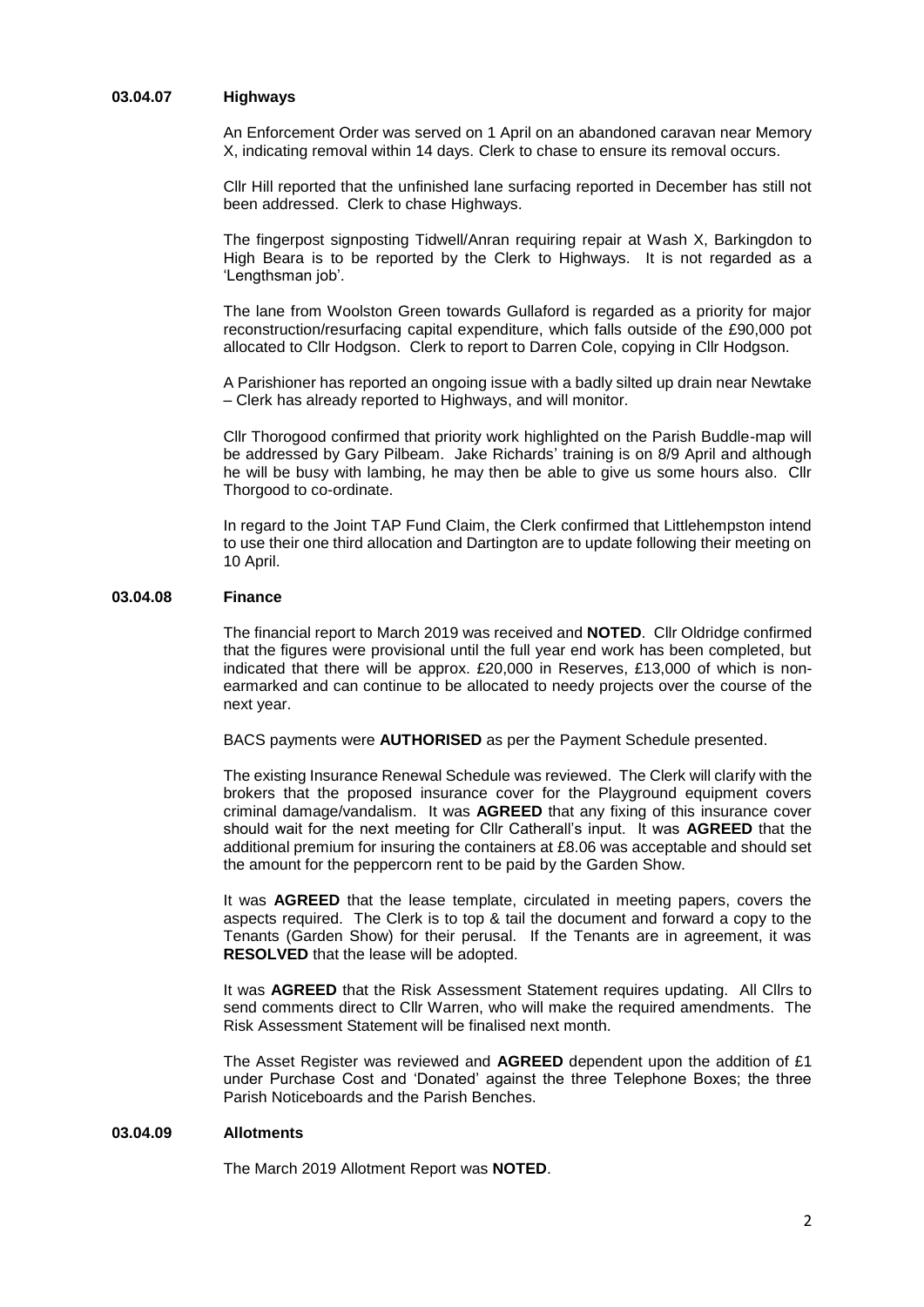It was **AGREED** that Cllr Warren will arrange for the shed to be removed from Plot 15 as it is unsafe.

# **03.04.10 Wolston Green and Staverton Playgrounds**

The reports on the Playgrounds were **NOTED**. At Landscove, timber is rotting on the old Spring Item and will require remedial work. The new equipment installation is complete. At Staverton, extra hardcore is awaited and Cllr Catherall is in communication with the supplier. The willow has been removed from Staverton Playground and the invoice for this will be presented next month.

A lot of Parishioners have given up their personal time on this project, and it was suggested that there should be some form of formal celebration to mark its completion.

### **03.04.11 Defibrillators**

Cllr Loverock has offered to co-ordinate a First Aid Training session for the Parish. The cost of this event would be £350 for one full day in Staverton for 12 attendees. It was **AGREED** that if/when this comes to fruition, the Parish Council can consider a financial donation.

Cllr Loverock confirmed that although he is standing down, he is happy to continue as Defibrillator Warden for Staverton.

#### . **03.04.12 Parish Council Administration**

Cllr Warren offered to get wine & nibbles for the Annual Parish Meeting. Others offered to donate some wine & cider. The theme was decided upon as per 03.04.21. Chair and Clerk to produce the Agenda.

Cllr Oldridge was thanked for his kind offer to assist with financial reporting during the transition period until the new Council gets up and running. It was suggested that a Committee might be appointed, on which Cllr Oldridge could be a member. Standing Orders were suspended for a Parishioner to query the legality of such an approach. Cllr Hodgson clarified that it was legal to proceed as such, but that control would remain with the Council.

Cllr Oldridge will continue to be a point of contact with the Website; Cllr Bloomer will assist with Mailchimps.

### **03.04.13 GDPR**

The proposed Data Retention Schedule is a work in progress.

### **03.04.14 Parish Paths**

No update on Parish Paths.

The Parish Council have received an acknowledgment from the DCC Public Rights of Way Team to their request for an investigation into BR25 being excavated out and levelled by the landowner. The Clerk will chase for a more detailed response.

### **03.04.15 Hedgerow Grubbed Up**

Cllr Thorogood confirmed that the Parish Council has received a definitive response from SHDC regarding this issue. It was **AGREED** that Cllr Thorogood will forward the response received to inform the Parishioner who made the original complaint.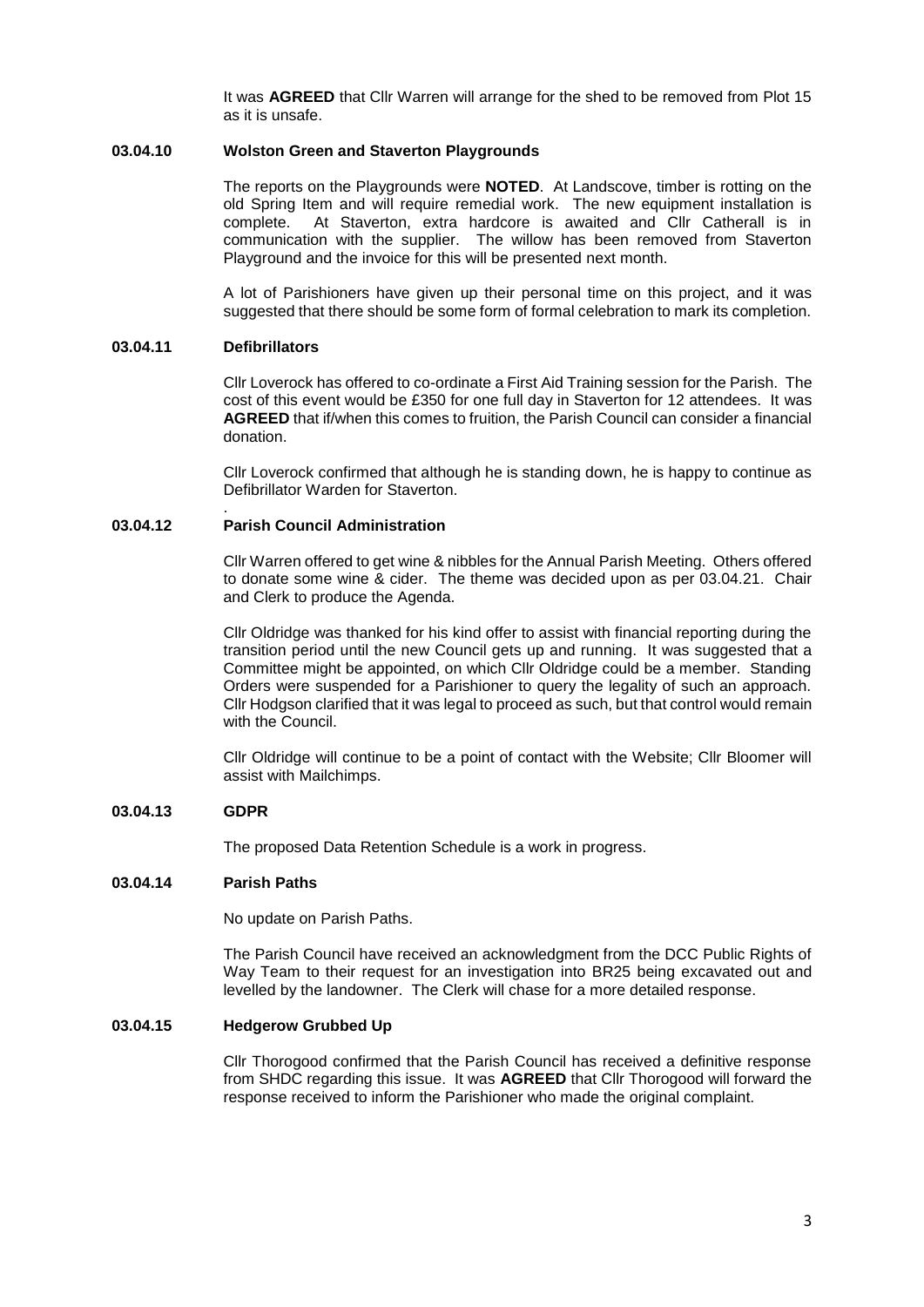# **03.04.16 Hedge-cutting in the Parish**

Cllr Hill has gleaned information from the farming community in respect of recommended best practice from DEFRA. Annual management is considered the best approach, with each contractor trimming to the same level as the previous year.

The matter was originally raised by a Parishioner out of concern for loss of wildlife habitat. It was mentioned that the debris from the hedgecutting provides a habitat in itself. Cllr Hill to draft a response to the Parishioner and forward to the Clerk to action.

#### **03.04.17 Provision of a multi purpose building linked to the Pavilion**

Cllr Hill advised that a Feasibility Study is being looked into and a meeting is required to set the criteria.

# **03.04.18 Staverton Public Toilets**

Cllr Warren will be meeting with DCC & County Cllr Hodgson and two representatives from SHDC on 29th April for them to see and discuss Staverton's 'exceptional' circumstances for seeking funding support towards keeping these toilets open.

#### **03.04.19 Riverbank Erosion and Repair**

3 Quotes have been received to carry out remedial works, but further clarification is required before any decision-making can take place, as Gary Pilbeam's quote is indicative only and cannot as yet be compared like for like.

The Calor Gas Fund is to be investigated as a potential source of funds. Iverde (KJT) offer a Community Investment Fund and might be able to match fund what can be raised. Cllr Thorogood will make a formal enquiry.

#### **03.04.20 Tree Planting and Management Policy**

Cllrs Hill and Thorogood have investigated the narrow strip of land where it has been suggested whips could be planted. Mike Alexander offered assistance with a cable finder to establish the exact measurements of the area available for planting, and this item will be revisited in May.

### **03.04.21 Climate Emergency Motion**

It was **RESOLVED unanimously** to pass the Climate Emergency motion proposed by DCC Cllr Hodgson. The Parish Council pledged to work towards making this parish carbon neutral by 2030, taking into account both production and consumption emissions. Proposed by Cllr Loverock, seconded by Cllr Oldridge. The full wording of the Motion 'Declare a Climate Emergency' is available on the Website; a copy can also be obtained from the Clerk on request. More information can be found at www.climateemergency.uk.

Cllr Warren proposed 'Climate Emergency and Carbon Neutrality by 2030' as a theme for discussion at the APM.

It was suggested that the Parish Council might consider having a Climate Change Officer on the new Council.

# **03.04.22 Villages in Action**

Cllr Forte is banking a cash profit of £200 which means there is now £400 available for Villages in Action when added to the £200 grant already ringfenced in the accounts.

Cllr Forte offered to continue to organise Villages in Action and will provide email feedback to the Parish Council.